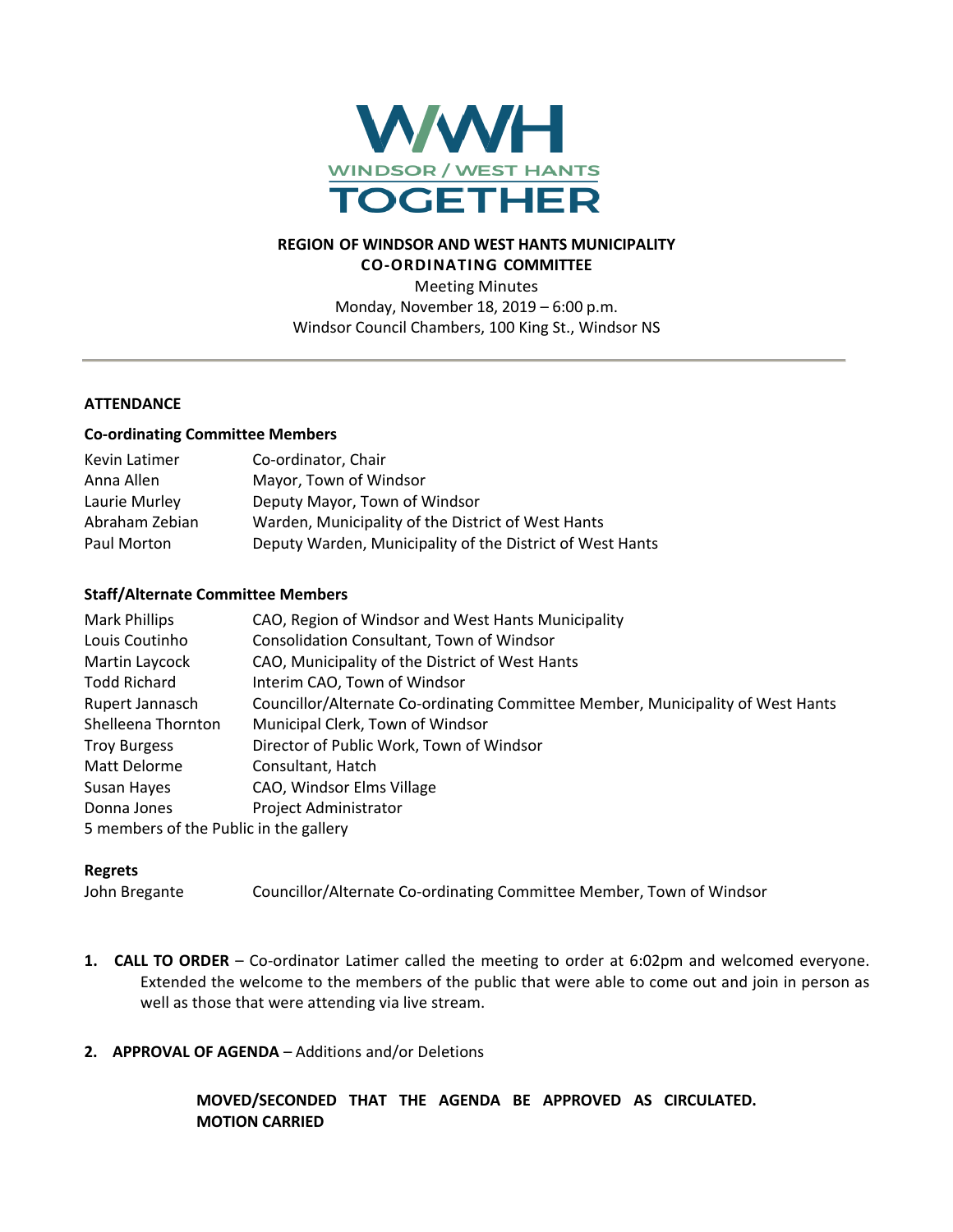### **3. APPROVAL OF MINUTES** – Meeting of October 28, 2019

# **MOVED/SECONDED THAT THE MINUTES BE APPROVED AS CIRCULATED. MOTION CARRIED.**

### **4. DELEGATIONS / PRESENTATIONS**

- (a) Asset Management Update Hatch
	- Mr. Delorme reviewed his presentation and provided an update on the Asset Registry/Asset Management Roadmap to the Co-ordinating Committee.
	- Co-ordinator Latimer inquired if there had been any surprises in their work in relation to accessing the data or in terms of what they had found. Mr. Delorme, stated no, and noted that the data was in a lot better shape than what they had expected. Both Municipalities had more data than what Hatch is used to so that helped going through the process and with the risk assessments.

### *Mr. Delorme left the meeting at 6:45pm.*

- (b) Windsor Elms Village Presentation
	- Ms. Hayes reviewed her presentation on the Windsor Elms Village Energy Project to the Coordinating Committee.
	- Stated that they are looking to the Committee for a letter of endorsement for their FCM application.
	- Deputy Mayor Murley asked Ms. Hayes if she had spoken to anyone on how the funds could flow through the Municipality of West Hants. Ms. Hayes advised most of the support would be in-kind and would flow in and out. Support would actually be the processing of those kind of transactions. Deputy Mayor Murley seeked clarity that they were looking for 10% of the cost of the project and stated that they would still be short \$25,000. Ms. Hayes noted this would be the in-kind and advised it may not be that much as there are other funds they may be able to access.
	- Mayor Allen asked how long the time frame would be on this project. Ms. Hayes advised they were hoping to have the project started by next month and completed by the end of the summer.
	- Warden Zebian stated that the Windsor Elms Village is an important piece of infrastructure for both municipal units and looks forward to the project being successful.
	- Co-ordinator Latimer stated that he wanted to be clear on the role of the Co-ordinating Committee and advised they could not commit any funds, what they were doing here was endorsing the commitment made by West Hants to support the application pursuant to Bill 55, section 12.

**MOVED/SECONDED THAT THE CO-ORDINATING COMMITTEE WRITE A LETTER OF SUPPORT ENDORSING THE CONCEPT OF THE ENERGY PROJECT AND OUTCOMES FOR THE WINDSOR ELMS VILLAGE FCM APPLICATION, EMPHASIZING LEADERSHIP WITHIN THE MUNICIPALITY FOR GREEN HOUSE GAS REDUCTION AND FURTHER, APPROVE THE MUNICIPALITY OF WEST HANTS ACCEPTING UP TO \$75,000 FROM NOVA SCOTIA ENERGY AND MINES LOW CARBON COMMUNITIES FUND AND USE THIS TO CONTRIBUTE TO PROJECT TO MEET FCM GREEN MUNICIPAL FUND ELEGIBILITY. MOTION CARRIED**

*Ms. Hayes and 3 members of gallery left the meeting at 6:37pm*

### **5. BUSINESS ARISING FROM PREVIOUS MINUTES**

- (a) Work Plan Updates Co-ordinator Latimer
	- Co-ordinator Latimer gave a brief update on election readiness and the objective to reach the goal of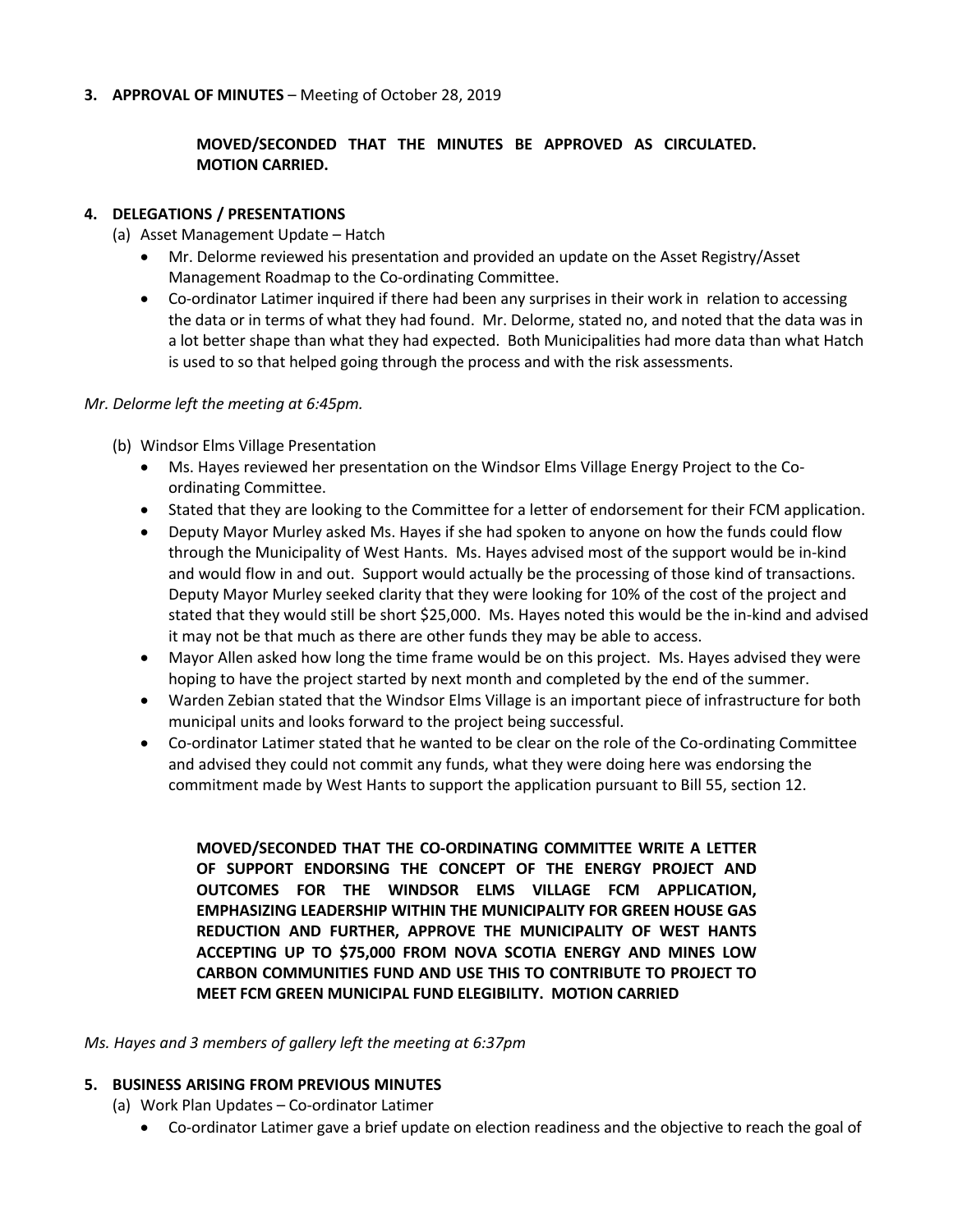55% voter turnout. Advised all dates and forms have been updated to the Stronger Region website pertaining to the election.

- Advised the Committee members that a draft report has been received from the RCMP on servicing the new municipality. Currently being reviewed by the CAO's. Also advised that work continues on the Fire Services RFP and noted an update will be presented at the December 2<sup>nd</sup> Co-ordinating Committee meeting.
- Provided a status update on the tax model work, the community engagement survey and outreach to the schools.
- Co-ordintor Latimer reviewed the key dates on the Management Without Borders project. Advised that the MWB team would be presenting their work at the December  $2<sup>nd</sup>$  Co-ordinating Committee meeting.
- Reminded the Committee members to submit ideas for content to Ms. Remme to be included in the upcoming newsletter.

## **6. STAFF REPORTS**

(a) CAO Report

- CAO Phillips provided a review of his report and noted the highlights.
- Noted that it was a blended report on work done between the units of West Hants, Windsor and the Co-ordinating Committee.
- (b) Committees, Boards and Commissions Review Recommendation Report
	- Ms. Thornton reviewed the recommendation report with the Committee members.
	- Noted the recommendation in the report for the committees to be effective April 1, 2020 does not mean the other committees that are with both municipal units will not exist after April 1, 2020. Those are things that need to be worked out but can wait until April  $1<sup>st</sup>$ , 2020 or later.
	- The committees that are presented in the recommendation are mandated under pieces of legislation or agreements that each municipal unit currently has so that is why they are in the report.

**MOVED/SECONDED THAT THE FOLLOWING COMMITTEES OF COUNCIL BE EFFECTIVE APRIL 1, 2020; LANDFILL LIAISON COMMITTEE, WATERSHED ADVISORY COMMITTEES (DAVIDSON LAKE, FRENCH MILL BROOK, & MILL LAKES), FENCES ARBITRATION COMMITTEE, POLICE ADVISORY BOARD, COMMITTEE OF THE WHOLE, PLANNING ADVISORY/HERITAGE ADVISORY COMMITTEE, ANNAPOLIS VALLEY REGIONAL LIBRARY BOARD, HANTS COUNTY RESIDENCE FOR SENIOR CITIZENS, REGION 6 SOLID WASTE, VALLEY COMMUNITY FIBRE NETWORK, VALLEY REGIONAL ENTERPRISE NETWORK & WESTERN REGIONAL HOUSING AUTHORITY BOARD. MOTION CARRIED**

### **7. BILL 55, SECTION 12 ITEMS (none)**

### **8. CORRESPONDENCE RECEIVED**

- (a) Thank you Letter to Councillor Daniels
- (b) Congratulations to Kody Blois, MP
	- Co-ordinator Latimer tabled the two pieces of correspondence received.

### **9. ADDITIONS TO THE AGENDA (none)**